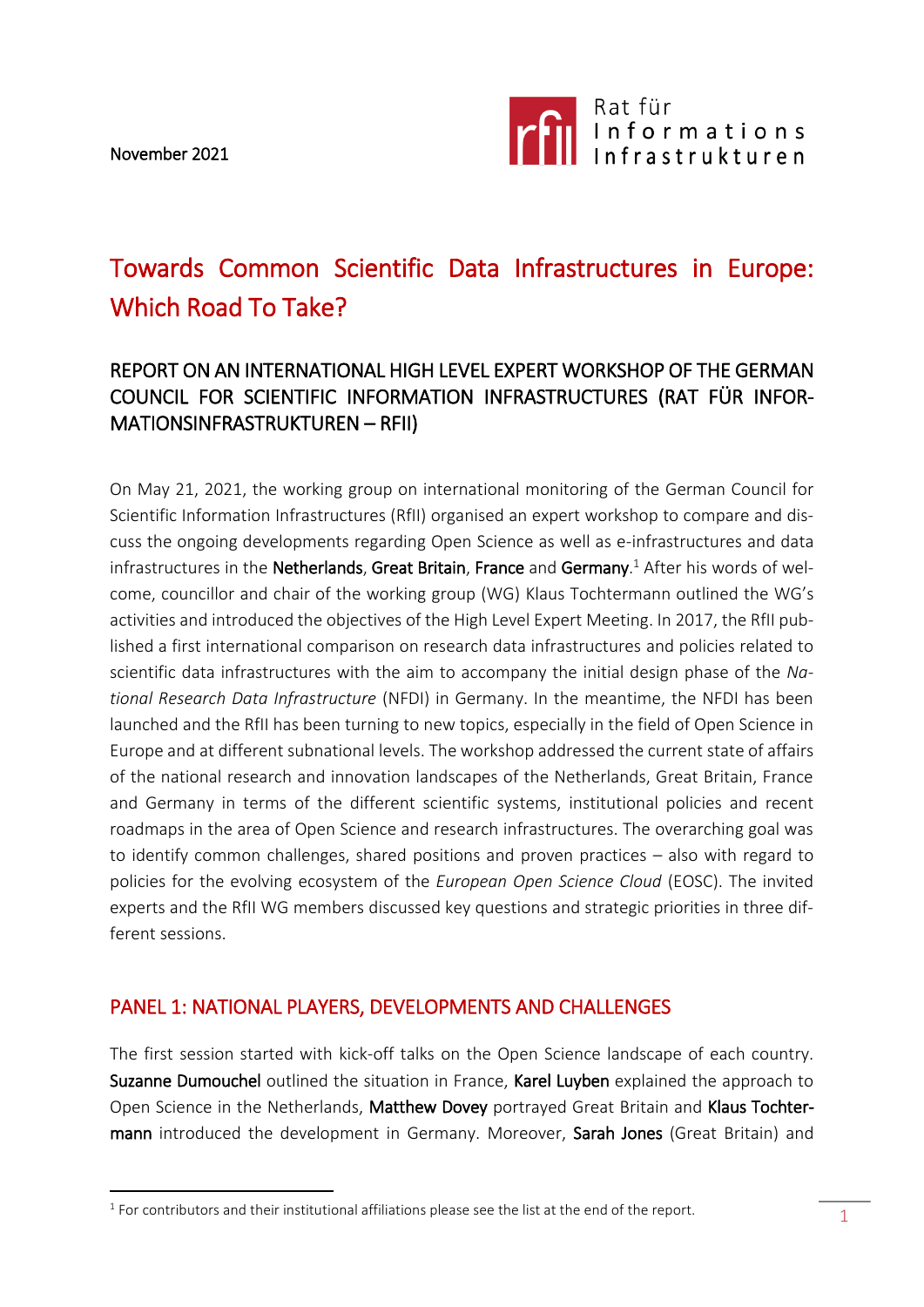Volker Beckmann (France) as well as Stefan Decker and Ramin Yahyapour from the RfII, i.e. Germany, complemented the picture of the development of Open Science and scientific information infrastructures in the respective countries.

The exchange on the current conditions of digital science and research was also concerned with the political environment of the national scientific systems and the question of how both the scientific and the research (data) infrastructure communities can be addressed and more strongly involved in the joint shaping of Open Science. Furthermore, the session focused on concrete policies for the further progress of Open Science. Though the Netherlands, Great Britain, France and Germany take different ways in digital policy efforts, they share similar goals for the FAIRification and the sharing of research data, for Open Access and Open Data. An important topic of the first session was the question of how data policies between science and industry or publicly funded and private-sector research can be moderated, also with a view to the public large-scale projects EOSC and Gaia-X. In this context, it also became clear that the term "open" can lead to misunderstandings, especially among companies, with regard to a supposed lack of security and trust in data quality and data services, and that more information should be provided on this.

# PANEL 2: INTEGRATING NATIONAL AGENDAS AND CONVERGENCES OF DATA ECO-**SYSTEMS**

In view of the establishment of the EOSC, the second session first discussed whether the evolving scientific data infrastructures should be managed by already existing organisations and structures. Here, for example, *SURF* or *GÉANT* came into view, but also the *European Research Infrastructures Consortia* (ERIC) or *European Stakeholder Forum on Research Infrastructures* (ESFRI) cluster projects, which have so far covered mainly the area of e-infrastructures or storage, connectivity and computing.<sup>2</sup> Secondly, the participants discussed the extent to which further or new organisations and independent institutions particularly beyond the EOSC ecosystem are needed in order to further expand the infrastructures for managing data in science and research of the respective countries.

Whatever country the discussion focused on and regardless of talking about the EOSC or the German NFDI, there was agreement that information and access points as well as support structures or offices, help desks and trainings – such as the French (EOSC) "collèges" – are timecritical actions to be taken to introduce scientists from the higher education institutions to research data management, FAIR data practices and the various facets of Open Science. Data Competence Centres and Contact Points such as those in the Netherlands or the Digital Curation Centres in the UK are further effective means of organising and shaping the digital transformation in science and research on a broader scale, as is the installation of trusted intermediaries for data exchange. Especially both the aim to install a countrywide expert network of around 1000 data stewards and the designation of about 40 data stewards in the Netherlands

<u>.</u>

 $2$  For the explanation of organisation acronyms please see the brief glossary at the end of the report.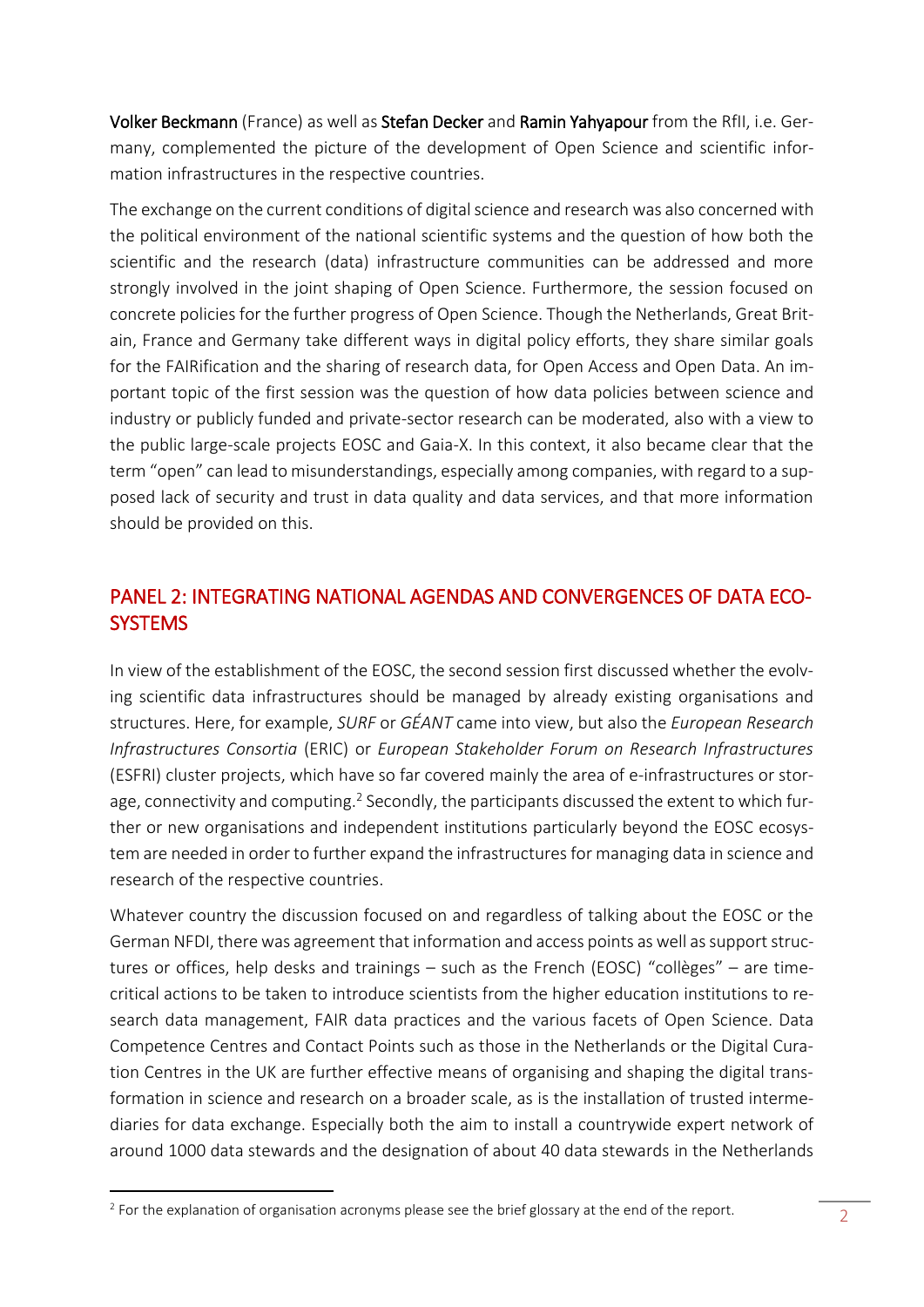who are in charge of aligning the Dutch national landscape of data services received high attention.

Another focus of the second session was how the harmonisation of the open science landscapes as well as the data ecosystems for science and research in and between the Netherlands, the UK, France and Germany can be organised and which connecting lines between the national data infrastructures are advisable. In addition to this, there was a discussion about which forums and structures exist or are needed (in addition to those of the EOSC) in order to consolidate cooperation between the countries and consultation among transnational organisations in the area of research data and open science. The focus here was on the *Council of Open Science Coordination* (CoNOSC), which is increasingly attracting interest from various European countries. The discussants regretted that up to now Germany has neither a national Open Science coordination nor a single person who represents the countries' landscape at the CoNOSC; it was argued that maybe the NFDI association could take that part. But the experts at the workshop also took the example of *Data Together*, an alliance for coordinating actions and activities towards the goals of CODATA, WDS, RDA and GO FAIR, to discuss how to deal with the increasing number of transnational organisations and initiatives as well as the diversity of stakeholders in a productive and participatory way. It became clear that the division of tasks and joint coordination ought to strengthen mutual support and complementarity in order to avoid duplicate structures both as sensible as possible and as far as doable.

### PANEL 3: PROMOTING A COMPREHENSIVE VISION: WHAT NEEDS TO BE DONE?

The third session asked about the current priorities of the transition to openness. One of the topics here was the need for widely available, easily accessible and uncomplicated tools and services for everyday scientific work, both for research data management and for Open Science in all its forms. At the same time, for more complex requirements such as research data management, there is a need for access to specific solutions that is as barrier-free as possible, as well as options for contacting competent staff ("customised help"). As mentioned above, particularly staff and experts like the Dutch data stewards and information infrastructure personnel is critical for a broad roll-out of Open Science – be it within the NFDI, the EOSC or the national data infrastructure landscapes in general.

In order for the transition to openness to succeed in the long term, the workshop participants also felt it would be advisable not only to approach the various research funders specifically about more intensive support for research data management and high-quality data, but also to promote the benefits of Open Data and Open Science. In addition to professional associations, it is organisations such as the *European University Association* (EUA) or the *Conference of European Schools for Advanced Engineering Education and Research* (CESAER), as well as national university associations, whose involvement is urgently needed to promote the cultural turn towards digital science and to reinforce Open Science in the scientific communities in Europe.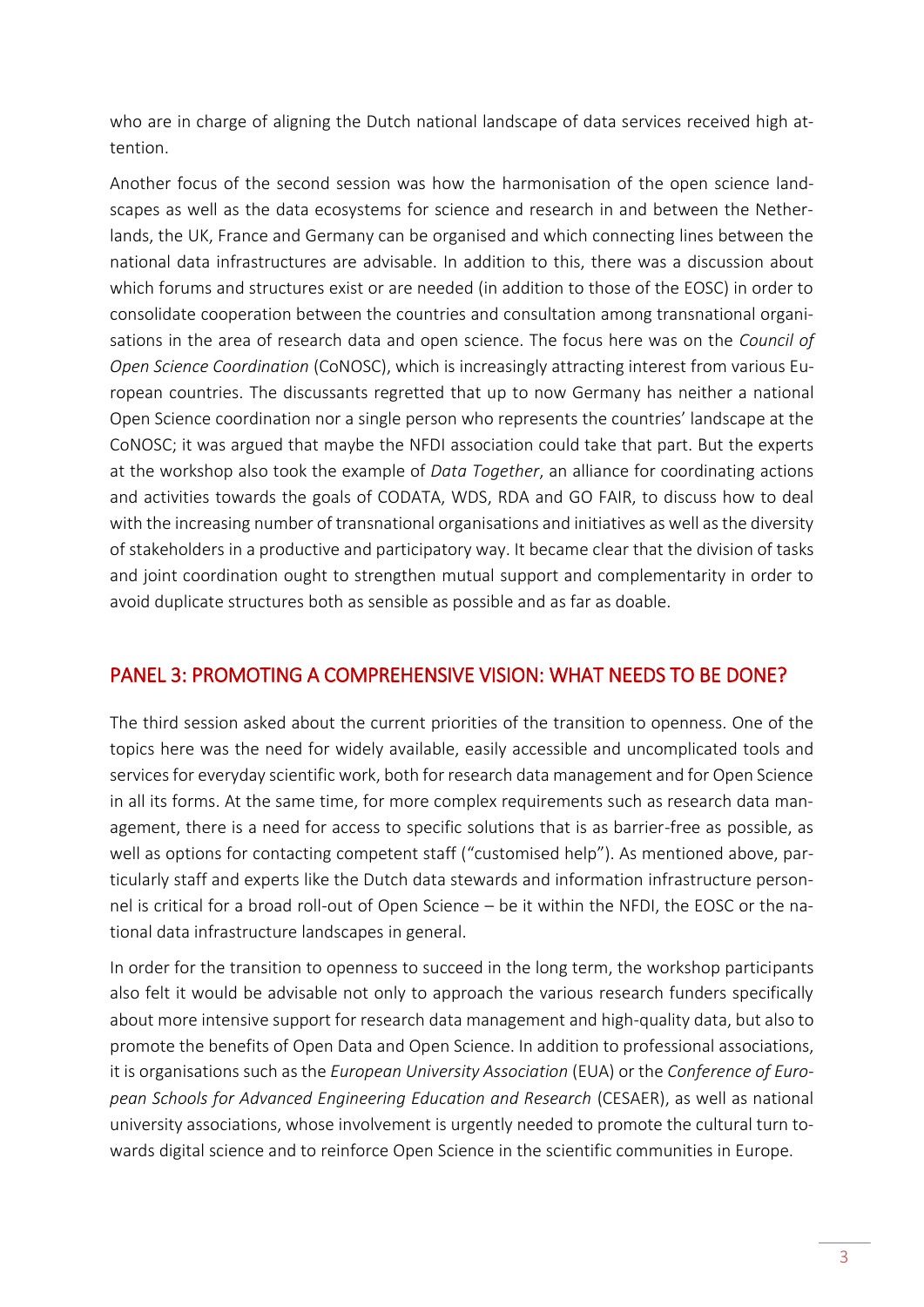### CONCLUSION: FOSTERING COLLABORATIONS FOR OPEN DIGITAL STRATEGIES

One of the many insights from the RFII international monitoring WG workshop was that regular exchange such as roundtables, cooperation and collaboration across the EU and Europe should be continued and intensified in order to move towards the goal of a shared data ecosystem for science and research. Another insight was that researchers identify first and foremost with their subject and their scientific communities and less with the research institutions or universities they belong to.

At the national level information infrastructure initiatives in France, the Netherlands, Great Britain and Germany share a lot of features, while they differ in others: all countries are committed to a common data approach in Europe, Open Access and Open Data have become standards in research policy. Indicators and platforms have been developed in all countries mentioned above to assess their progress with regard to open access publications. France and the Netherlands have established their own development plans for the transition to openness. These, like the plans of Great Britain and Germany, are broadly pointing in the same direction: publication systems are being digitally transformed, often in close cooperation with major publishers. Implementing the FAIR criteria may not directly be part of the objectives of Open Science, but it is part of the countries' approaches to data.

In terms of international cooperation and how countries align themselves in the development of common cross-national information infrastructures and Open Science policies, it is apparent that the Netherlands and France as well as Germany are heavily involved in the ongoing EOSC processes, not least in terms of governance through the EOSC Board of Directors. Organizations from Great Britain are currently not allowed to participate in the EOSC Association as full members. With the Netherlands and France, two countries without an initiative comparable to the NFDI are involved in European cooperation beyond EOSC. On the other hand, Gaia-X, which is being launched by France and Germany, is foremost a business and industry oriented project rather than a science-oriented one. How Gaia-X and EOSC fit together and find reliable interfaces for data exchange has to be seen.

In general, the expert workshop showed that the vision of "Open Science" is often also interpreted by science policy actors and scientific initiatives without regard for the country they come from. In other words, when it comes to Open Science it seems that academics more intensely refer to their disciplinary background, their scholarly identity, experiences and scientific workflows rather than on national or institutional affiliations. Last but not least different stakeholders and both scientific and infrastructure communities practice a variety of "Openness" approaches and cultivate their own understandings of Open Science. Likewise, both the strategies and the specific understanding of "openness" within the national policies and coordination efforts of the Netherlands, Great Britain, France, and Germany differ. Hence the different actors of science, research and their underlying data infrastructures are looking for ways to negotiate and shape the digital transformation nationally and internationally in such a way that the project of developing information and data infrastructures, which was initially primarily technology-driven, covers much more aspects than Open Access and Open Data only.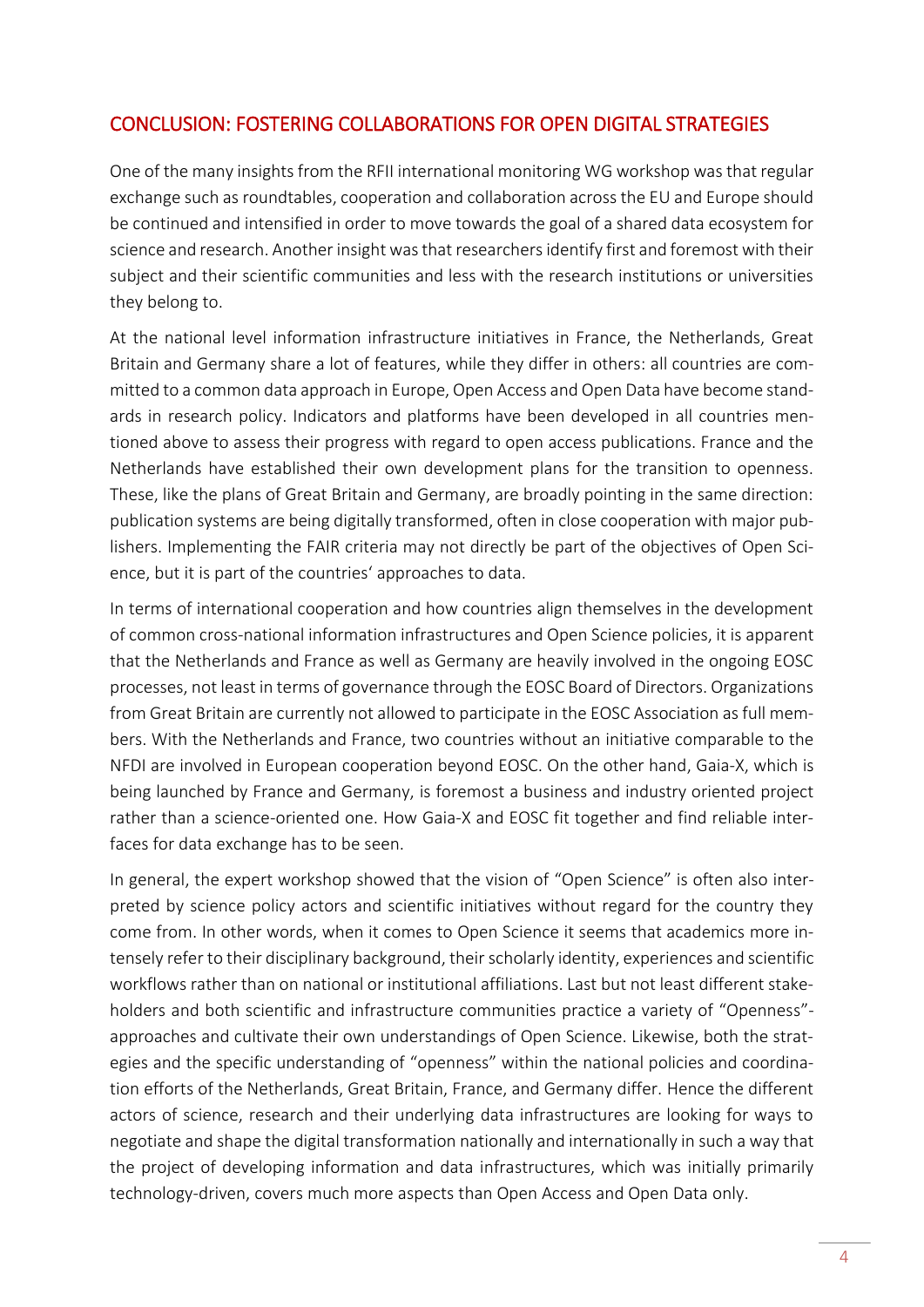The workshop served as a forum on Open Science strategies and also implementations of Open Science practices in the Netherlands, Great Britain, France and Germany. As an opportunity to talk about the challenges and chances of openness in science and research, the workshop was a productive occasion to discuss how the four countries are contributing to making Open Science the new normal, said host Klaus Tochtermann at the end of the event. To the present, it remains a challenge to transform open sciences into a comprehensive program for the future.

## LIST OF WORKSHOP PARTICIPANTS

- Dr. Volker Beckmann, French Ministry of Higher Education, Research and Innovation (MESRI)
- Prof. Dr. Stefan Decker, Fraunhofer FIT, RWTH Aachen & RfII member
- **Matthew Dovey, Head of e-infrastructure strategy, Jisc**
- Suzanne Dumouchel, CNRS, Huma-Num & Board of Directors EOSC Association
- Dr. Barbara Ebert, German Federation for Biological Data e.V. (GFBio) & guest of the RfII international monitoring WG
- Andrea Herdegen, Federal Ministry of Education and Research
- Dr. Dirk Hommrich, RfII Head Office
- Sarah Jones, GÉANT & Board of Directors EOSC Association
- Prof. Dr. Karel Luyben, Rector Magnificus Emeritus of the Delft University of Technology and President of the Board of Directors EOSC-Association
- **Prof. Dr. Otto Rienhoff, Department of Medical Informatics at the University Medical** Center Göttingen & guest of the RfII international monitoring WG
- Prof. Dr. Klaus Tochtermann, ZBW Leibniz Information Centre for Economics, Board of Directors EOSC-Association & RfII member
- **Prof. Dr. Joachim Wambsganß, Centre for Astronomy of Heidelberg University & RfII** member
- **Prof. Dr. Ramin Yahyapour, GWDG Göttingen & RFII member**
- Daniel Zdun, RfII Head Office

#### BRIEF GLOSSARY

CESAER is the *Conference of European Schools for Advanced Engineering Education and Research*. As an European association of over 50 leading research-intensive specialised and comprehensive universities of science and technology in Europe and beyond CESAER was founded in 1990 as not-for-profit association under Belgian law (AISBL). CESAER is an acknowledged stakeholder organisation for the European Research Area, was part of the Open Science Policy Platform (2016 to 2020) and is a founding member of the EOSC association. – [https://www.cesaer.org](https://www.cesaer.org/)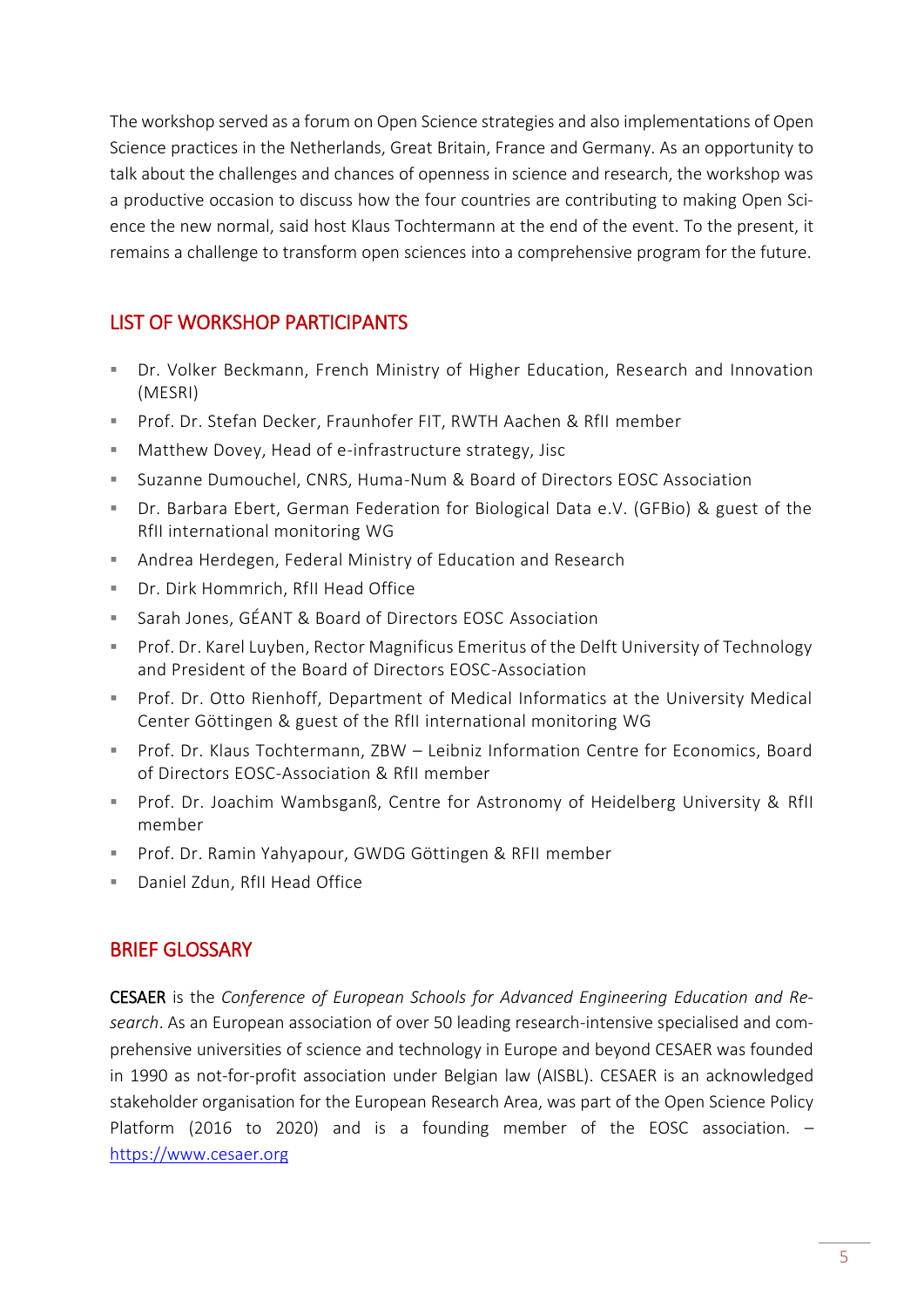CODATA is the *Committee on Data of the International Science Council*. It was established in 1966. The Committee helps to realise the International Science Council's vision of advancing science as a global public good by fostering international collaboration to advance Open Science and to improve the availability and usability of data for all areas of research. CODATA runs Task Groups and Working Groups but also supports the Data Science Journal and major data conferences like SciDataCon and the International Data Week. – [https://codata.org](https://codata.org/)

CoNOSC, the *Council of Open Science Coordination* is a forum for different actors and European Member States dealing with the Open Science discussion. In autumn 2019 France, the Netherlands and Finland invited representatives of the  $ERAC<sup>3</sup>$  countries to discuss the creation of a network for Open Science coordination. Twenty-one countries were present and expressed interest, as well as the European Union. The objectives and organisational principles of the initiative are specified in a joint Memorandum of Understanding which defines three main goals: CoNOSC helps to fill in the gaps in national Open Science coordination, CoNOSC aimsto provide valuable information and detailed knowledge about the field of Open Science in Europe through the dialogue with other international partners, and CoNOSC membership is in principle open to all countries within the *European Research Area* (ERA). – <https://conosc.org/>

Data Together is a relatively new collaboration of the four major international data organisations RDA, CODATA, WDS and GO FAIR. The joint commitment (published in spring 2020) is to optimise the global research data infrastructure and to identify opportunities that will trigger federated information infrastructures to service the new reality of data-driven science. These infrastructures can be defined at a high level as forming a global trusted ecosystem that provides seamless access to high quality interoperable research outputs and services. Addressing the aim to support cross-geographical and cross-disciplinary Open Science, Data Together pays special attention to the idea of Global Open Research Commons (GOSC) and the evolvement of a Global Open Science Cloud (GORC) infrastructure. – [https://www.rd-alli](https://www.rd-alliance.org/data-together-fostering-cooperation-among-open-science-platforms-march-2021)[ance.org/data-together-fostering-cooperation-among-open-science-platforms-march-2021](https://www.rd-alliance.org/data-together-fostering-cooperation-among-open-science-platforms-march-2021)

ERIC is the *European Research Infrastructure Consortium*, a specific legal form that facilitates the establishment and operation of Research Infrastructures with European interest. This has the advantage that new or existing Research Infrastructures can operate on a non-economic basis. – [https://ec.europa.eu/info/research-and-innovation/strategy/strategy-2020-2024/our](https://ec.europa.eu/info/research-and-innovation/strategy/strategy-2020-2024/our-digital-future/european-research-infrastructures/eric_en)[digital-future/european-research-infrastructures/eric\\_en](https://ec.europa.eu/info/research-and-innovation/strategy/strategy-2020-2024/our-digital-future/european-research-infrastructures/eric_en)

ESFRI is the *European Strategy Forum on Research Infrastructures*. It was founded in 2002 by the EU Council of Research Ministers (Competitiveness Council), to coordinate the effort and support the development of a comprehensive European Research Infrastructure policy and corresponding roadmaps. – [https://ec.europa.eu/info/research-and-innovation/strat](https://ec.europa.eu/info/research-and-innovation/strategy/strategy-2020-2024/our-digital-future/european-research-infrastructures/esfri_en)[egy/strategy-2020-2024/our-digital-future/european-research-infrastructures/esfri\\_en](https://ec.europa.eu/info/research-and-innovation/strategy/strategy-2020-2024/our-digital-future/european-research-infrastructures/esfri_en)

<u>.</u>

<sup>&</sup>lt;sup>3</sup> European Research and Innovation Area Committee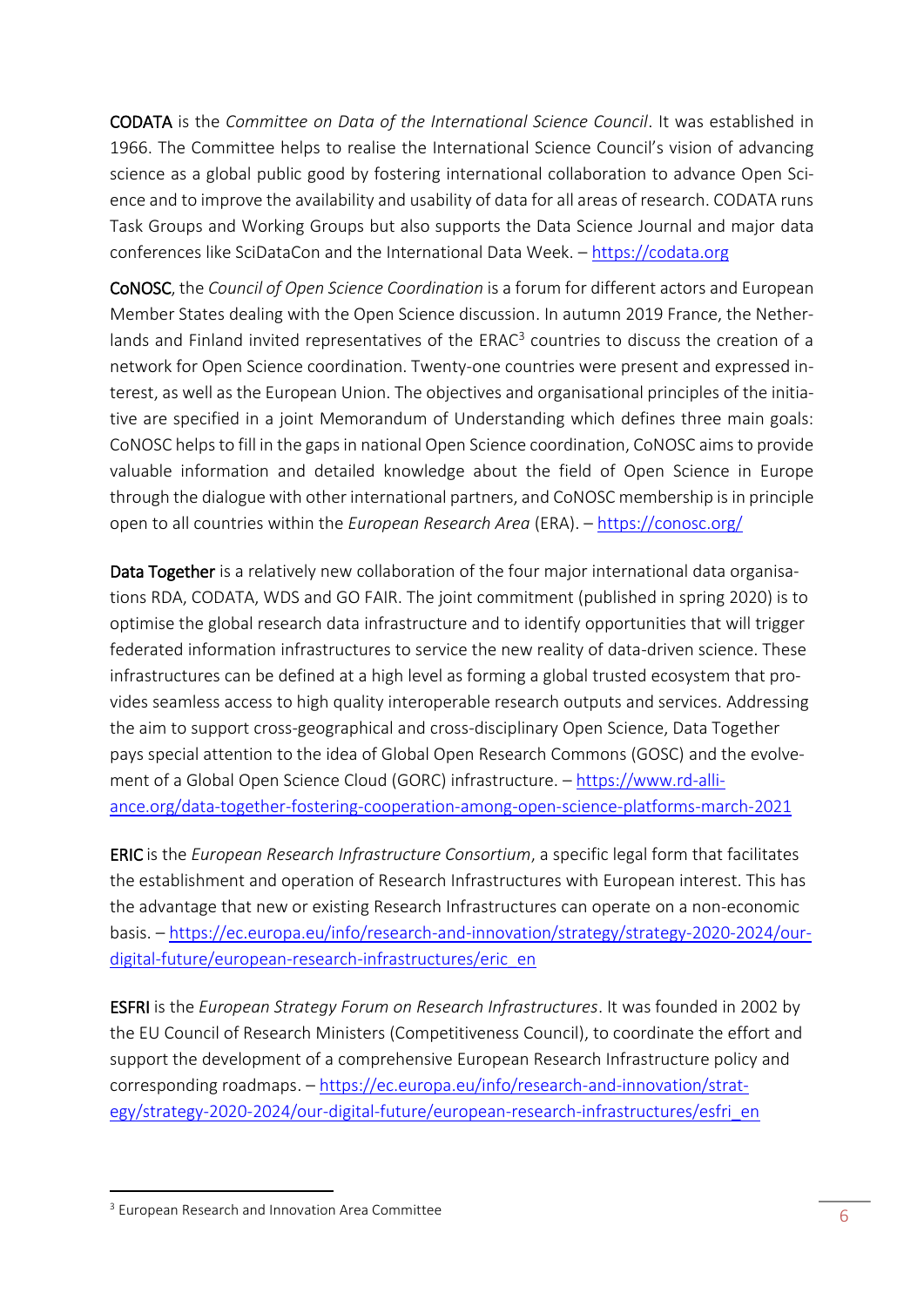GÉANT, the *Gigabit European Academic Network*, is a membership organisation acting with and for its members to further research and education networking in Europe and globally. GÉ-ANT connects Europe's national research and education networks to each other and to similar networks worldwide. More than 50 million users in over 10,000 research and education institutions around the globe can work together by using GÉANT's e-infrastructure. Through its integrated catalogue of connectivity, collaboration and identity services, it provides 39 national research and education partners and their users with reliable, unconstrained access to computing, analysis, storage, applications and other resources. – <https://www.geant.org/>

EUA, the *European University Association*, represents more than 800 universities and national rectors' conferences in 48 European countries. EUA plays a crucial role in the Bologna Process and in influencing EU policies on higher education, research and innovation. Through continuous interaction with a range of other European and international organisations, EUA ensures that the independent voice of European universities is heard and provides members with opportunities to shape European policies and initiatives affecting higher education and research. – [https://www.eua.eu](https://www.eua.eu/)

GO FAIR is a stakeholder-driven and self-governed initiative that aims to implement the FAIR data principles, making data Findable, Accessible, Interoperable and Reusable (FAIR). It offers an open and inclusive ecosystem for individuals, institutions and organisations working together through Implementation Networks (INs). – [https://www.go-fair.org](https://www.go-fair.org/)

RDA is an abbreviation for the *Research Data Alliance*, which is an international communitydriven initiative building social and technical bridges to enable the open sharing and re-use of research data. RDA was launched by the European Commission, the United States Government's National Science Foundation and National Institute of Standards and Technology, and the Australian Government's Department of Innovation in 2013. RDA serves as a global platform for scientific communities and both e-infrastructure and data infrastructure communities to capture and share good practices and standards for data management, sharing and analysis, and to facilitate the uptake of those goals. Similarly to CODATA, RDA runs different kinds of Interest Groups and Working Groups. – <https://www.rd-alliance.org/about-rda> and <https://www.rd-alliance.org/groups/rda-europe-national-nodes>

SURF is a Dutch cooperative in which universities, colleges of higher education, university medical centres, secondary vocational education institutions and research institutions work together to develop information & communication technology (ICT) innovations. More than one hundred institutions from five sectors in the Netherlands are members of SURF. – <https://www.surf.nl/en>

WDS stands for the *World Data System*, which is an interdisciplinary body of the *International Science Council* established in 2008. WDS objectives are to preserve quality assured scientific data and information, to facilitate open access, and promote the adoption of standards. To this end, WDS coordinates and supports trusted scientific data services for the provision, use